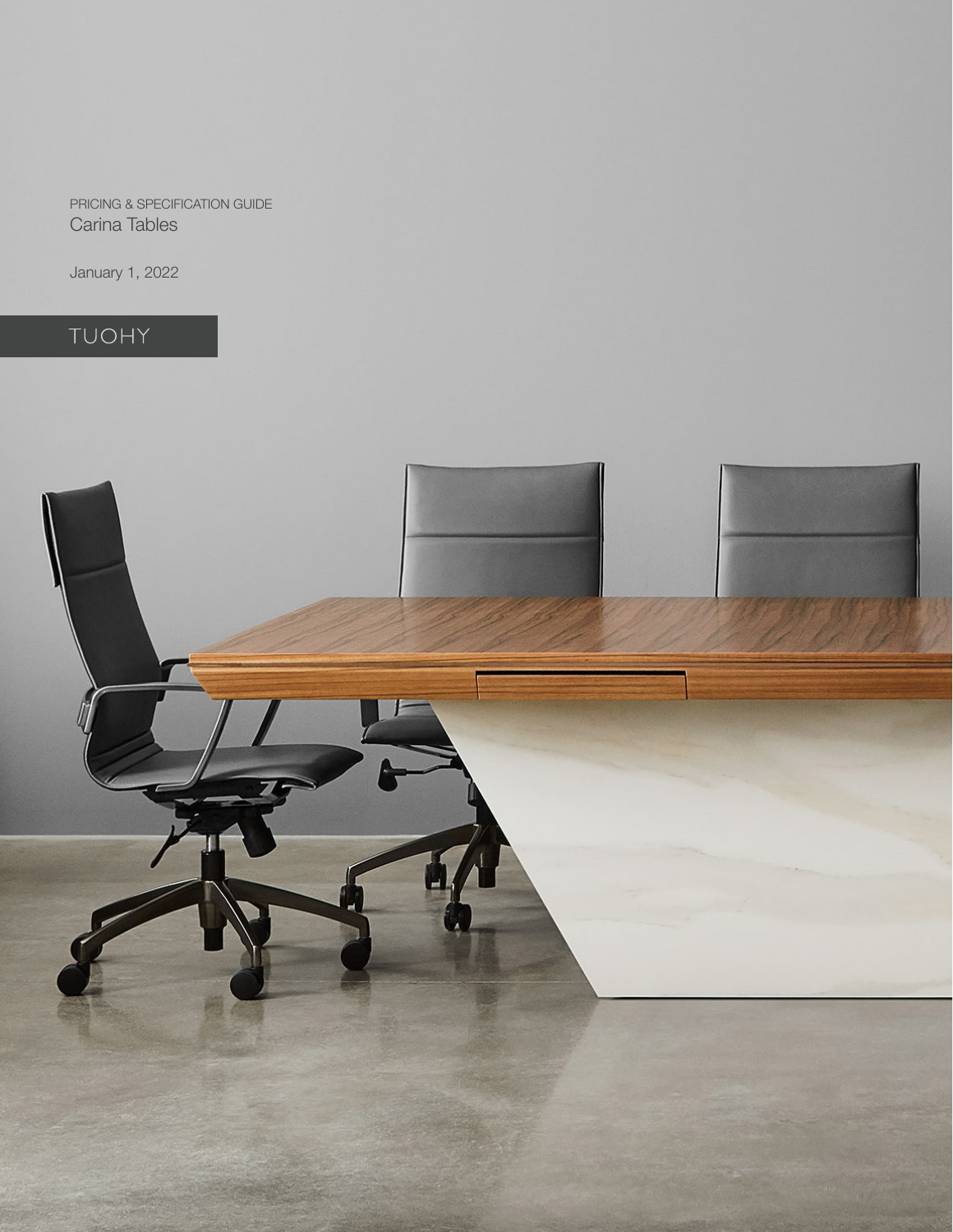### Conference: **Carina**

[Power Drawer Table](#page-2-0) **CC3** [No Power Drawer Table](#page-2-0) **CC3** 

## TUOHY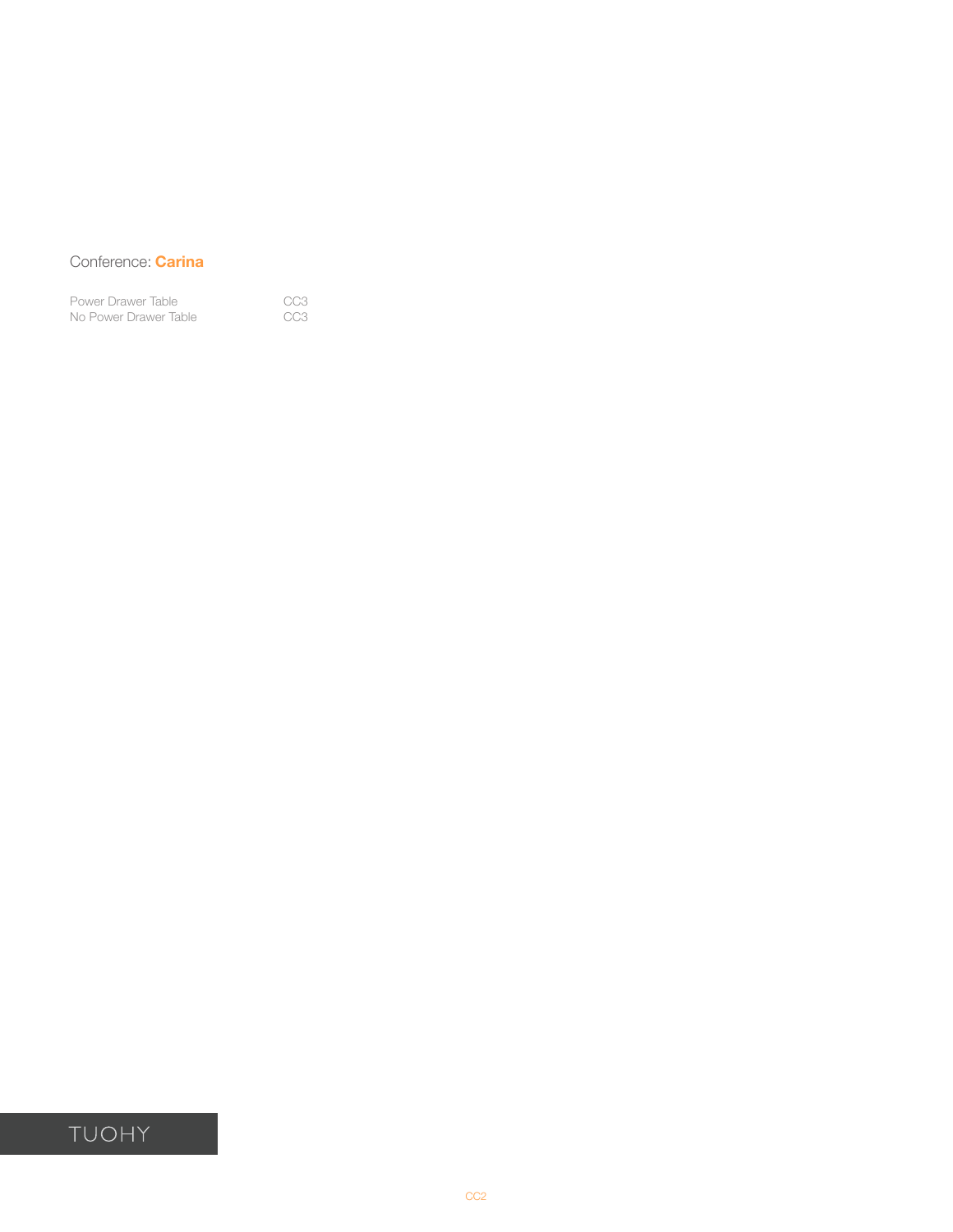<span id="page-2-0"></span>

|                                | # Drawers | Seats    | Prefix/Size Codes | Top Materials / Code / List \$ |        |        |           |                                    |           |           |        |           |  |
|--------------------------------|-----------|----------|-------------------|--------------------------------|--------|--------|-----------|------------------------------------|-----------|-----------|--------|-----------|--|
|                                |           |          |                   | Wood 1                         | Wood 2 | Fenix® |           | BPGlass OCUGlass OLGlass AcrylicSS |           |           | Quartz | Marble    |  |
| Power Drawer Table 29.5h $\pm$ |           |          | CRP               | $$ W1                          | W2     |        | $\dots$ G | ل.                                 | $\dots E$ | $\dots C$ |        | $\dots M$ |  |
| Rectangle 120w 52d             | 6         | $8 - 14$ | $\dots$ 12052     | 31225                          | 31381  | 33539  | 38548     | 39365                              | 41241     | 35176     | 50991  | 50135     |  |
| Rectangle 240w 60d             | 10        | 16-26    | 24060             | 48056                          | 48418  | 53395  | 64957     | 66840                              | 71170     | 57176     | 93673  | 91695     |  |
| Rectangle 360w 72d             | 14        | 24-30    | 36072             | 67106                          | 67759  | 76715  | 97526     | 100916                             | 108712    | 83519     | 149216 | 145657    |  |



### ! Notes:

Top thickness is 3.75-in for wood, Fenix®, and stone tops. Top thickness is 3.5-in for glass and acrylic tops. Polished metal is standard. Option of MRBAS at no price difference. Specify MRBAS. Optional metal finishes available upon request.

 Base material standard is wood. Other base material options available upon request. Examples include, but are not limited to: porcelain, acrylic, laminate, metal laminate, etc.

Standard Fenix® is Black, Nero Ingo 0720.

 Standard acrylic is Avonite Polaris.

Standard marble is Carrara marble.

 Standard quartz is Cambria®, including all colors except those in Matte™ & Luxury Design Series.

! Power Drawer Notes:

16-in wide Power drawers include (2) Mini Taps. Each Mini Tap includes (1) simplex, and (1) USB A+C combo. Standardly hardwire with 10-ft whip. For soft plug with 10-ft cord specify SP; no price change.

Technology plate includes (1) HDMI with 10-ft cable to male HDMI plug end, and (1) RJ45 Cat 6 with 15-ft cable to male Cat6 plug.

 Technology plate cutout will fit (2) Extron AAP™ plates or (1) dual Extron AAP™ plate.

All power and data are pre-installed in cable chain.

 Power drawer has 0.4-in gap above drawer for wire access when drawer is closed.

Power drawer locations are (1) drawer centered on each short end, remaining drawers are split evenly along the two long sides.

First and last drawer on long side are always 30-in from end on center. Remaining drawers are spaced equally between the first and last drawer.





| No Power Drawer Table 29.5h $\pm$ |       | CRN   | .W1   | W2    |       | $\ldots$ G |       |       |       |                     |       |
|-----------------------------------|-------|-------|-------|-------|-------|------------|-------|-------|-------|---------------------|-------|
| Rectangle 120w 52d                | 8-14  | 12052 | 17175 | 17355 | 19812 | 25524      | 24049 | 28594 | 21680 | 39710               | 38733 |
| Rectangle 240w 60d                | 16-26 | 24060 | 28247 | 28660 | 38148 | 47513      | 44339 | 54597 | 40252 | 80250               | 77996 |
| Rectangle 360w 72d                | 24-30 | 36072 | 41517 | 42261 | 58303 | 76197      | 72784 | 88948 |       | 60229 135123 131066 |       |



#### ! Notes:

Edge Detail

Top thickness is 2.25-in for wood, Fenix®, and stone tops. Top thickness is 2-in for glass and acrylic tops. Polished metal is standard. Option of MRBAS at no price difference. Specify MRBAS.

 Optional metal finishes available upon request.

 Base material standard is wood. Other base material options available upon request. Examples include, but are not limited to: porcelain, acrylic, laminate, metal laminate, etc.

Standard Fenix® is Black, Nero Ingo 0720.

 Standard acrylic is Avonite Polaris.

Standard marble is Carrara marble.

 Standard quartz is Cambria®, including all colors except those in Matte™ & Luxury Design Series.

#### Inquire with Customer Service about custom layout options.







Specify: Product Number **Quantity** Tagging Wood Finish

• Denotes Item is illustrated.

‡ Requires field sub-assembly